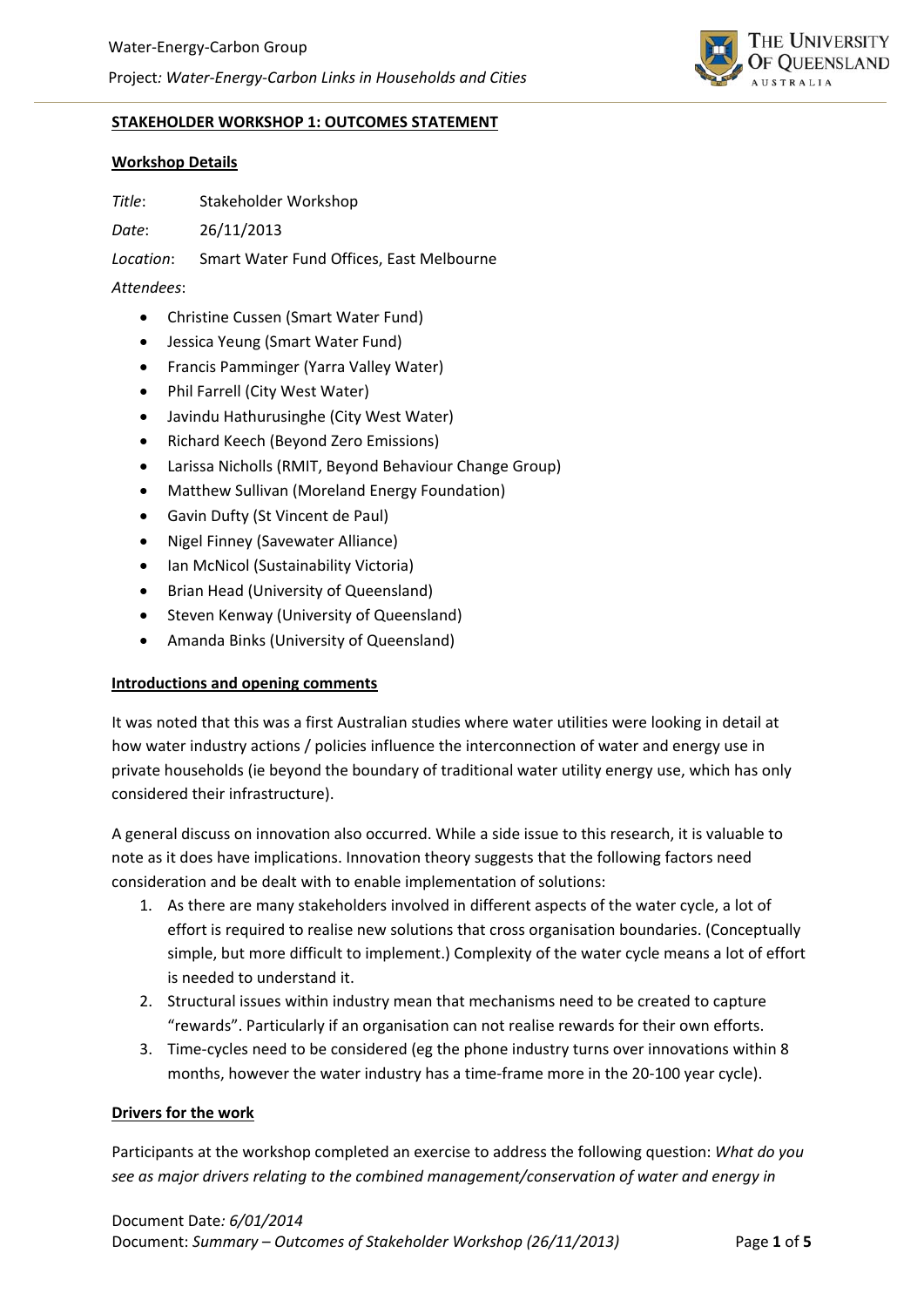

*Melbourne households?* (Local, Utility, State, Federal, International). This was undertaken in the *context of…..'progress towards water and energy utilities working together, to conserve water and energy in the interest of overall efficiency?'*

| Local                                                                                           | <b>State</b>                                                                          | <b>Federal</b>                                                                                       | All                                                                                             |
|-------------------------------------------------------------------------------------------------|---------------------------------------------------------------------------------------|------------------------------------------------------------------------------------------------------|-------------------------------------------------------------------------------------------------|
| Information sharing<br>between government<br>and private (energy)                               | Maintenance of water<br>supply and low cost of<br>water                               | <b>National emissions</b><br>target                                                                  | Green star - design,<br>performance                                                             |
| Councils CCAP and<br><b>Green Programs</b>                                                      | Incentives to use<br>rainwater                                                        | Device / appliance<br>regulations and<br>standards (e.g. MEPS)                                       | Lack of knowledge on<br>water/energy effects<br>(constraint)                                    |
| Privatised energy<br>companies lack<br>incentives for wider<br>public good                      | standards need to<br>combine energy and<br>water components                           | Water retailer /<br>government structure<br>and financial pressures<br>to sell water<br>(constraint) | Media                                                                                           |
| Smarter consumer<br>behaviour                                                                   | Device / appliance<br>rebates and incentive<br>programs                               | Rising cost of water<br>and energy                                                                   | <b>NABERs rating</b>                                                                            |
| Melbourne has a<br>sprawl ie. Rising costs<br>for water and energy<br>utilities                 | Perverse incentives<br>(i.e. guaranteed rate of<br>return for poles and<br>wires)     | Resilience of cities -<br>decentralised vs<br>centralised                                            | Star rating programs                                                                            |
| Utility - dependence<br>on consumption<br>income (blocker)                                      | Privatised electricity<br>vs. government owned<br>water (constraint)                  | Changes in structure of<br>water and energy<br>sector                                                | Affordability - keeping<br>bills constant                                                       |
| Reduce usage to keep<br>lid on annual<br>household costs                                        | Improved knowledge<br>from smart meters                                               |                                                                                                      | Lack of understanding<br>of the water-energy<br>links (constraint)                              |
| Utility - cost of supply<br>during peak times                                                   | Better management of<br>water resources to<br>reduce rate of growth<br>in water price |                                                                                                      | <b>Global GHG reduction</b><br>targets.                                                         |
| Households - lower<br>utility costs                                                             | Improved overall<br>efficiency increases<br>productivity                              |                                                                                                      | Resource efficiency -<br>limited resources,<br>growing population                               |
| Revisions to planning<br>code - LPP                                                             |                                                                                       |                                                                                                      | Technology - trade-<br>offs between water<br>and energy efficiency -<br>eg. cooling towers, etc |
| Business model of<br>utility developed in<br>isolation (constraint)                             |                                                                                       |                                                                                                      | Tariff structures and<br>also networks - role in<br>pricing                                     |
| Utility - fragmented<br>electricity industry<br>increases the<br>complexity of<br>collaboration |                                                                                       |                                                                                                      | Regulation -<br>certain/uncertain                                                               |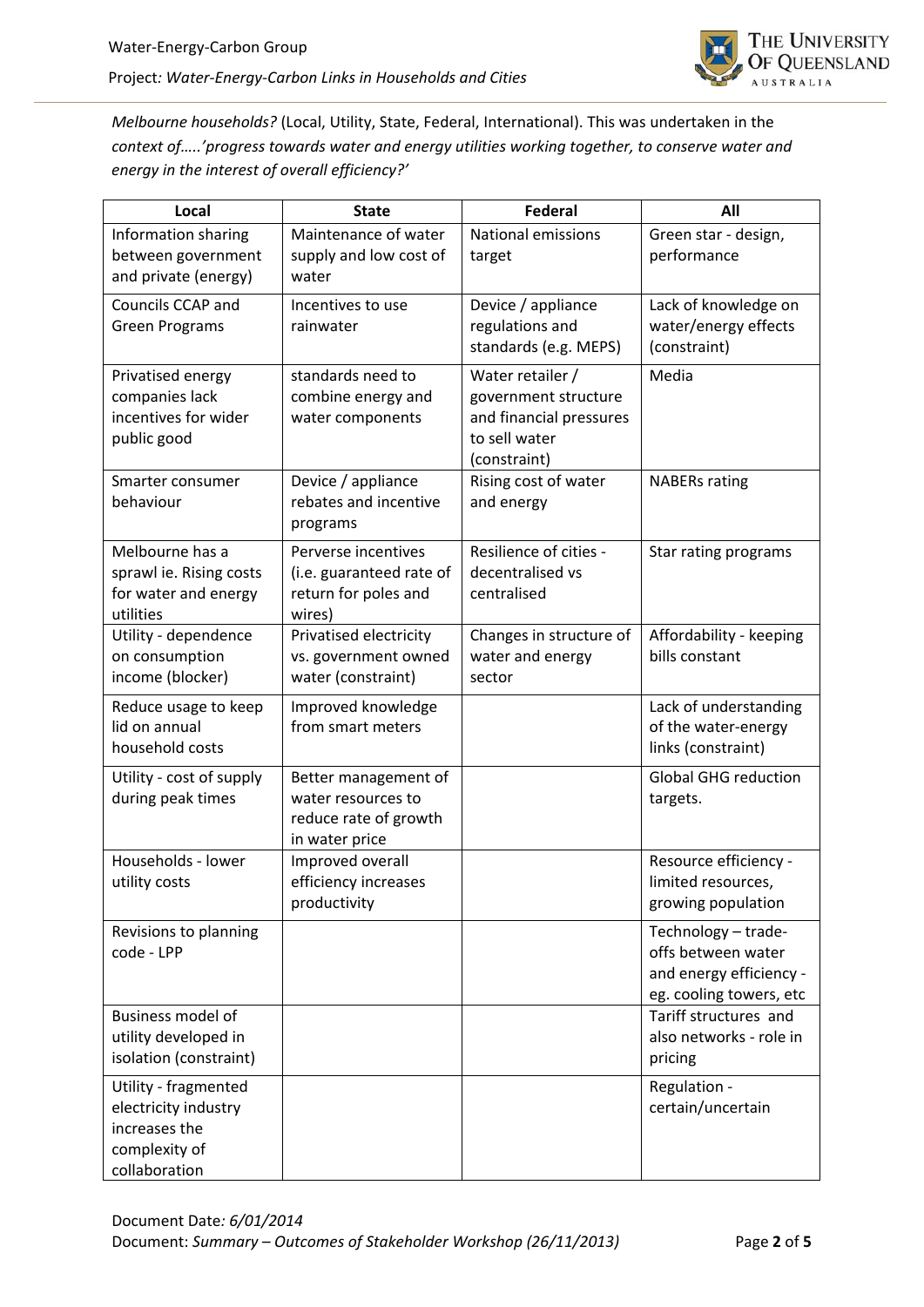

| Local                   | <b>State</b> | Federal | All                       |
|-------------------------|--------------|---------|---------------------------|
| Community -             |              |         | Driver utility - insights |
| understanding of cost   |              |         | into trajectory of        |
| of water and energy     |              |         | average demand            |
| use by appliance        |              |         | (impact of                |
|                         |              |         | technologies)             |
| Lack of appliance       |              |         | Market design and         |
| classification in terms |              |         | design of retail market   |
| of energy efficiency    |              |         | issues                    |
| (constraint)            |              |         |                           |

The relationship of each driver to the project has not been fully established, however it is worthwhile considering these as the project develops. Some may emerge as strong drivers either supporting or potentially slowing the project.

### **Key issues raised:**

Planning and development of buildings is very important. Multi‐unit apartments creates real demand for new solutions (eg heat pump with balcony‐mounted condensers and use of latent heat)(Legionella mentioned). This potentially presents design opportunities, for example increasing the temperature of water supply to reduce household energy use.

The large variation in electricity and gas tariffs offered makes it challenging to compare houses. The group suggested assuming they are all on the same tariff for the basic comparative analysis.

The objective of the study should primarily be aimed to understand, and then identify, options to influence, water-related energy. Water, greenhouse gas and cost savings goals are secondary. This is because they are influenced by a wider range of potentially variable factors, such as individual industry tariffs. It was also considered important to keep focus on the perceived business opportunities for water utilities).

Specific factors are relevant to the following perspectives:

- **Energy sector**
	- o Different interests in this space (generators vs. distributors vs. retailers)
	- Energy sector shifts in pricing / markets new demand side participation models, national electricity market – opportunities for water industry to engage here
- **Water sector**
	- o Complexity of water cycle means effort needed to understand
	- o Opportunity for water sector to use its 'goodwill' to achieve outcomes in demand management area
- **Households perspective**
	- o Costs not the only driver ‐ trust also important
	- o Reliability important ‐ low tolerance for failure
	- o Can be difficult for households to influence water costs (high fixed versus variable component). YVW trialling 100% volumetric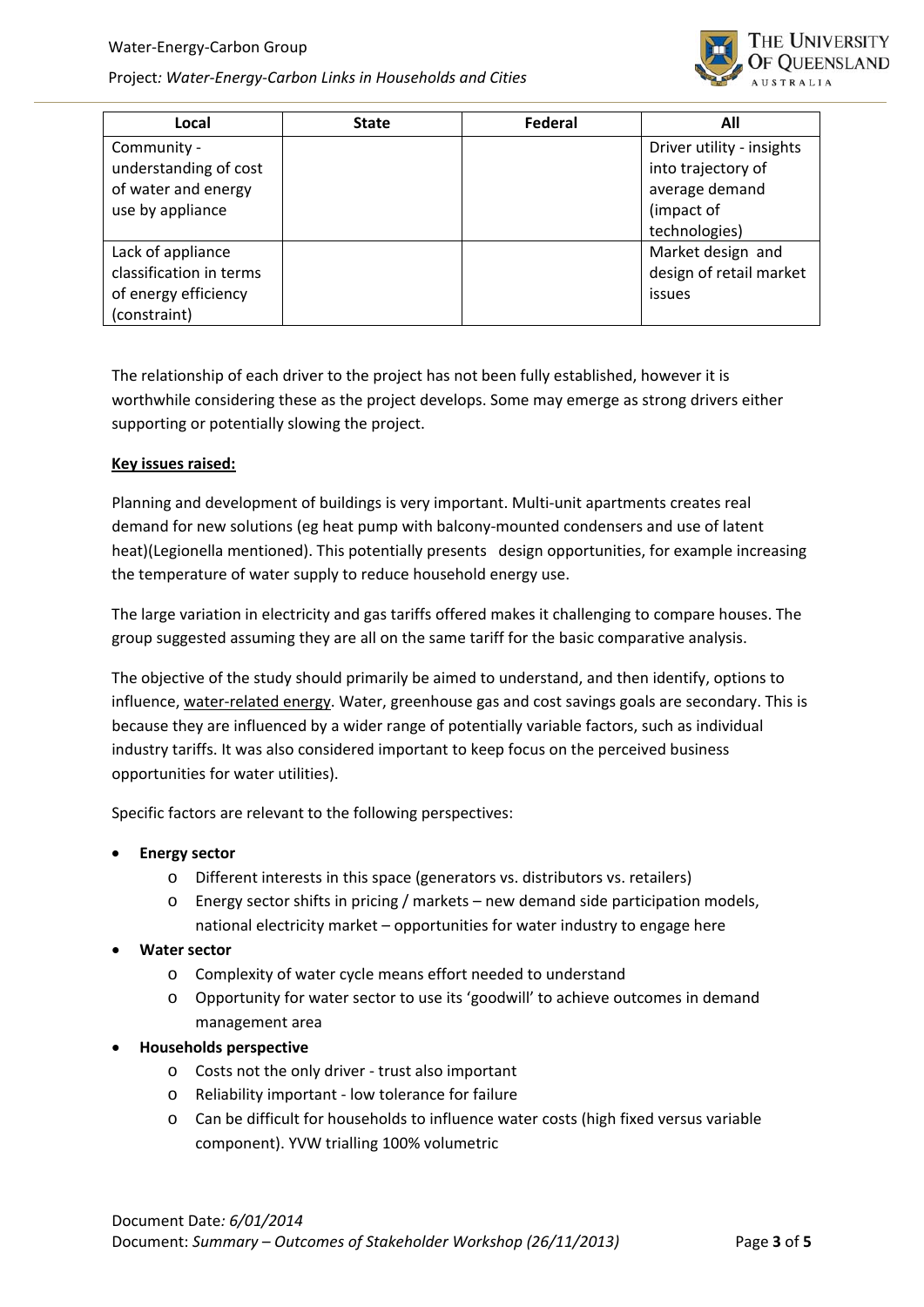

- o Strong correlation between size of HWS and water use; HWS oversized typically. Ability of system to recover quickly important if considering reducing size.
- o Differences in household energy tariffs quite substantial, cross‐comparison tricky for analysis best to assume a standard tariff.
- o Health needs can influence behaviours (e.g. constant temperature requirements for MS sufferers)
- **Considerations for analysis of management options**
	- Need to find Business case and revenue stream to help pay for/find solutions structural issues mean mechanisms need to be created to capture 'rewards'
	- o Concession holders important can demonstrate a financial return to government
	- o Time‐cycles need to be considered (water industry slow moving, 20‐100 years)
	- o Planning and development of buildings important, influences uptake of new solutions (e.g. multi‐unit apartments create real demand for new solutions)
	- o Education and up‐skilling of tradesmen identified as important, as they can have significant influence over technology choices. Complexity of technologies can be an issue (i.e. plumber + electrician required?)
	- o Previously successful initiatives (e.g. water saving showerheads) may lower the impact potential of further measures (e.g. recirculating showers).

A small group exercise was conducted to consider the planned work on scenario analysis within households. Groups came up with the following recommendations to be considered.

# **1/ Behaviour Group**

- End users understanding of hot water
- Better management of hot water systems
- Inter-relationship of appliances and behaviours
- Water timers
- Water use and hygiene
- Where have the water conservation messages gone post the drought breaking?
- *Washing machine induction motors*
- What is normal use needs some thought (normalisation) for example between various social and economic groups.

## Information/Data

- "Living Carlton" studies (apartment buildings) includes in‐home displays
- Nicholson project how people interact with in-home displays (positioning is important)
- "Orbs"/"What's on" simple colour gradation on level of energy use (MEFL) have anecdotal evidence (sometimes have perverse outcomes such as for the clothes drier).
- NERA Phase 2 study back end of cost-benefit to smart meter program.
- Go5 (NAGA) project also has information
- Energy regulators have detailed information at substation level
- Information on challenge scenarios to shift perceptions (cool factor around conservation messages)

## Barriers/Constraints